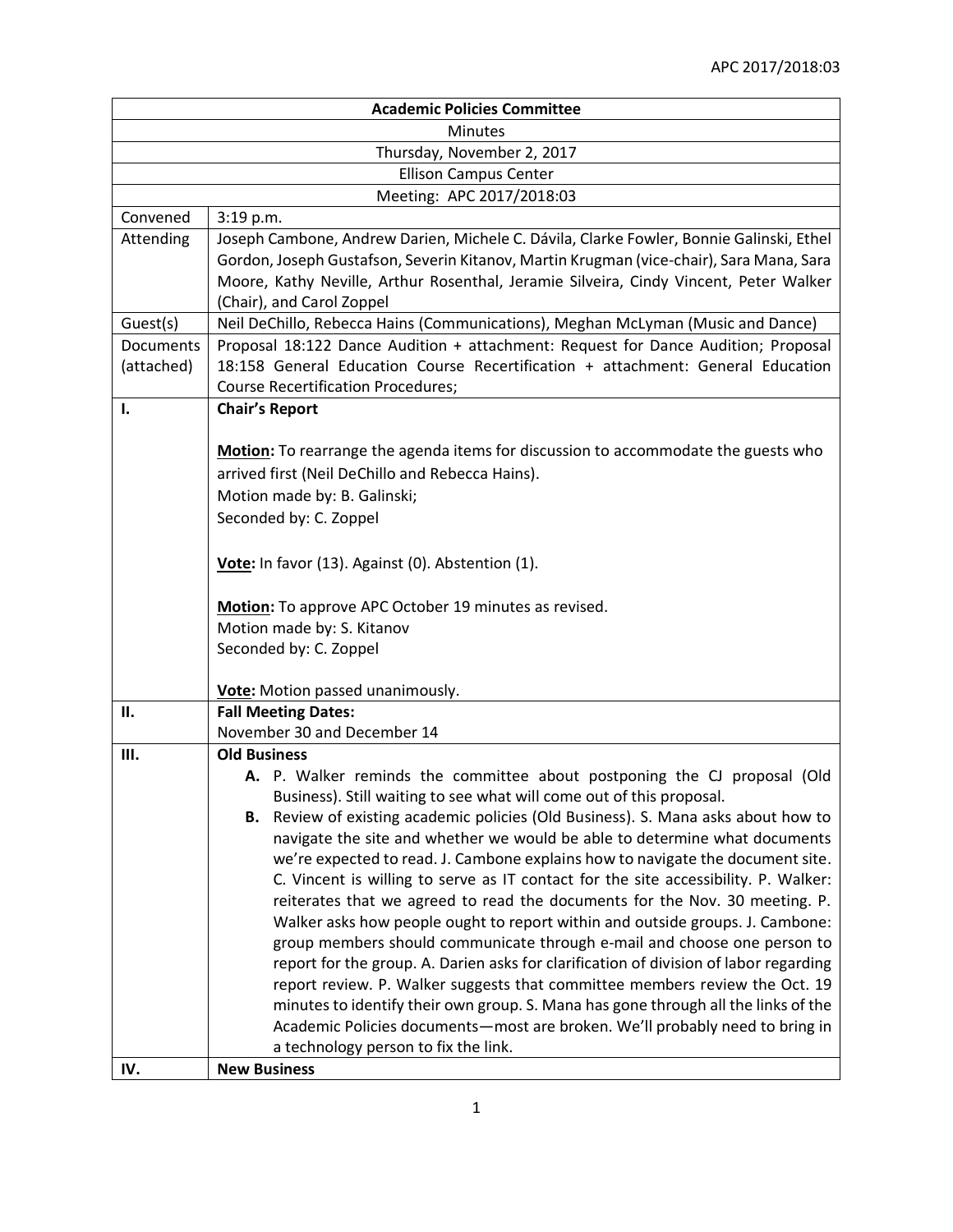## **A. Review of Proposal 18:158, General Education Course Recertification, submitted by Kanishkan Sathasivam, Faculty Fellow for Gen Ed (Political Science)**

**Motion:** To approve proposal 18:158, General Education Course Recertification Motion made by: M. Krugman Seconded by: J. Silveira

**Overview:** N. DeChillo speaks for the proposal, explaining the history of the recertification decision. Since the Curriculum Committee (CC) has yet to review the policy, APC may have to wait for CC to weigh in on the policy.

R. Hains explains that CC discussed the proposal with Tad Baker and requested extensive changes (proposal had originally no tracking number). Concerns involved, among other things, how much assessment should be part of this recertification policy implementation. No policy was available at the time the decision to recertify courses was made. P. Walker: If CC decides to adopt the procedures, our role is to approve. The only question is whether CC will approve the procedures. A. Darien questions how much work this will create for CC. Same concern shared by R. Hains. Probably the bulk of the committee work will have to happen in the Spring semester. N. DeChillo: The procedure should not create a lot of work for departments. P. Walker: What is one looking for in recertification process? N. DeChillo: The key thing is the table found in the Recertification Procedures document. Departments have to consider whether or not they want to continue with the Gen Ed certification. It's up to the department to determine *whether* they want to continue assessing Gen Ed courses, and if so, how. P. Walker: Would it make sense to simply say we're willing to approve whatever procedures CC approves? R. Hains: Cannot foresee the nature of the conversation, but CC members are very committed to overseeing the Gen Ed progress and success. A short discussion ensued about the deficiencies of the Quantitative, Writing, and Diversity (QVW designations) requirements in the old core curriculum and about avoiding a repeat of those deficiencies. P. Walker: Either table or postpone the proposal until CC comes back to us with the finalized procedures document. M. Krugman: Prefer to table since we don't know exactly what we want to do with the procedures.

**Motion:** To table policy 18:158, General Education Course Recertification Motion made by: M. Krugman Seconded by: C. Vincent

**Vote:** Motion to table passed unanimously.

**B. Review of Proposal 18:122 Dance Audition, submitted by Meghan McLyman (Music and Dance)**

**Motion:** To approve proposal 18:122. Motion made by S. Kitanov Seconded by M. Dávila